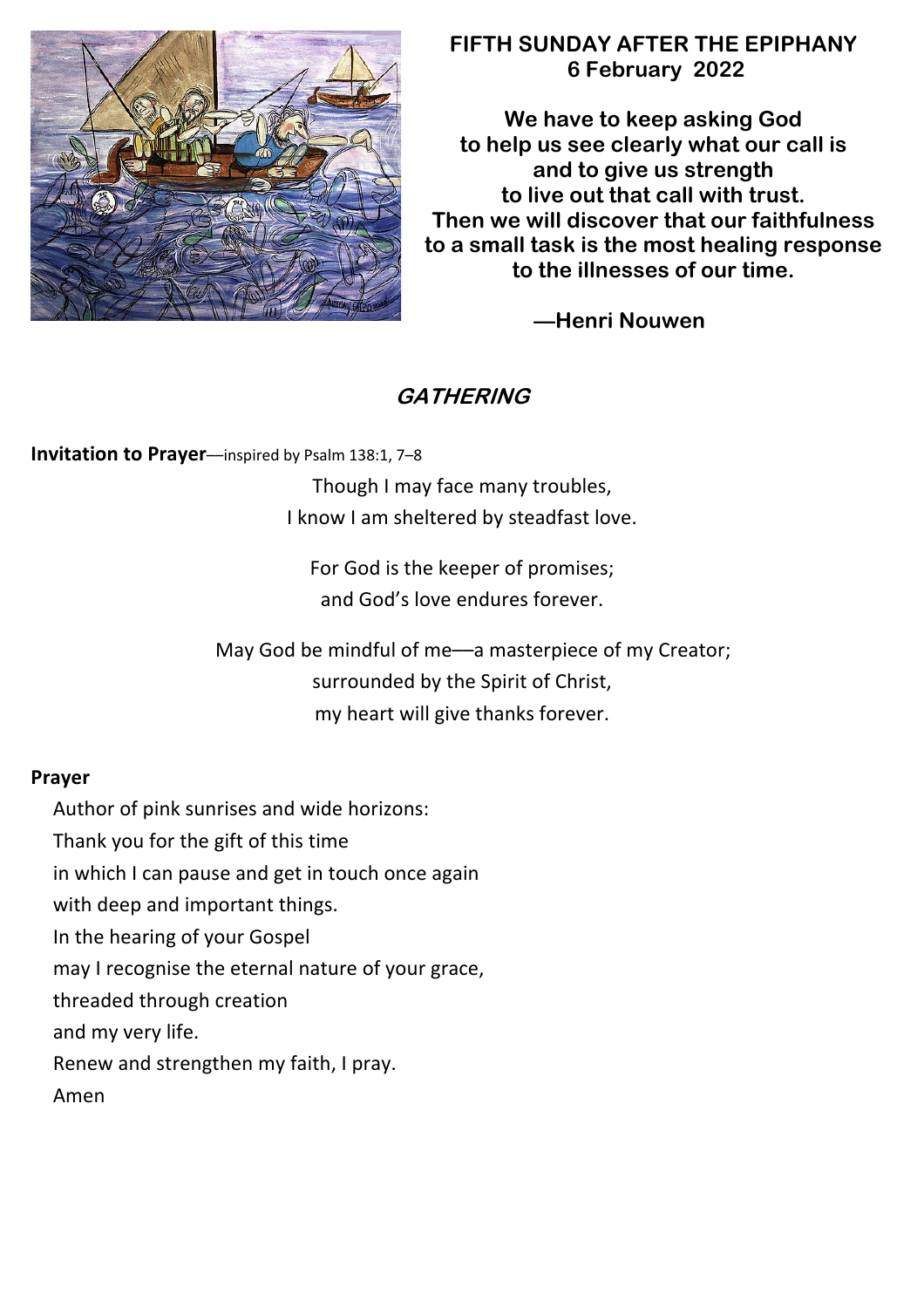#### *ENCOUNTERING THE LIVING WORD*

*Today's reading is a familiar one. The call of the fishers, heard every year in the Season after the Epiphany in the church, is included by all four gospel writers. But Luke's version is a bit different than the rest. Firstly, it comes later in Luke. Jesus has already launched his public ministry with teaching, healing and casting out unclean spirits. Also, there is an assumed relationship between Jesus and the fishers in Luke's telling. Jesus has been to Simon's house where he cured Simon's mother-in-law. Finally, this version includes details that appear in other places in some gospels. You might recognise Jesus' instructing the disciples to fish out in the deep waters, the large catch of fish following and Simon Peter's response. These elements make up a story at the end of John's gospel for instance.*

*As you prepare to read what is probably a familiar story, take a few moments to become aware of where you are right now in your journey with God. Do you feel close or distant? How are you feeling in yourself at this time? What are you bringing to this reading?*

> Open the ear of my heart, O God, that I might hear the word you have for me this day. Amen.

### **Scripture Reading**––Luke 5:1–11

Once while Jesus was standing beside the lake of Gennesaret, and the crowd was pressing in on him to hear the word of God, he saw two boats there at the shore of the lake; the fishermen had gone out of them and were washing their nets. He got into one of the boats, the one belonging to Simon, and asked him to put out a little way from the shore. Then he sat down and taught the crowds from the boat.

When Jesus had finished speaking, he said to Simon, "Put out into the deep water and let down your nets for a catch." Simon answered, "Master, we have worked all night long but have caught nothing. Yet if you say so, I will let down the nets."

When they had done this, they caught so many fish that their nets were beginning to break. So they signalled their partners in the other boat to come and help them. And they came and filled both boats, so that they began to sink. But when Simon Peter saw it, he fell down at Jesus' knees, saying, "Go away from me, Lord, for I am a sinful man!" For he and all who were with him were amazed at the catch of fish that they had taken; and so also were James and John, sons of Zebedee, who are partners with Simon. Then Jesus said to Simon, "Do not be afraid; from now on you will be catching people." When they had brought their boats to shore, they left everything and followed him.

#### **Personal Reflection**

- What word or few words stand out for you at this time?
- What might the Spirit be saying to you in them? How do they speak into what is happening in your life right now?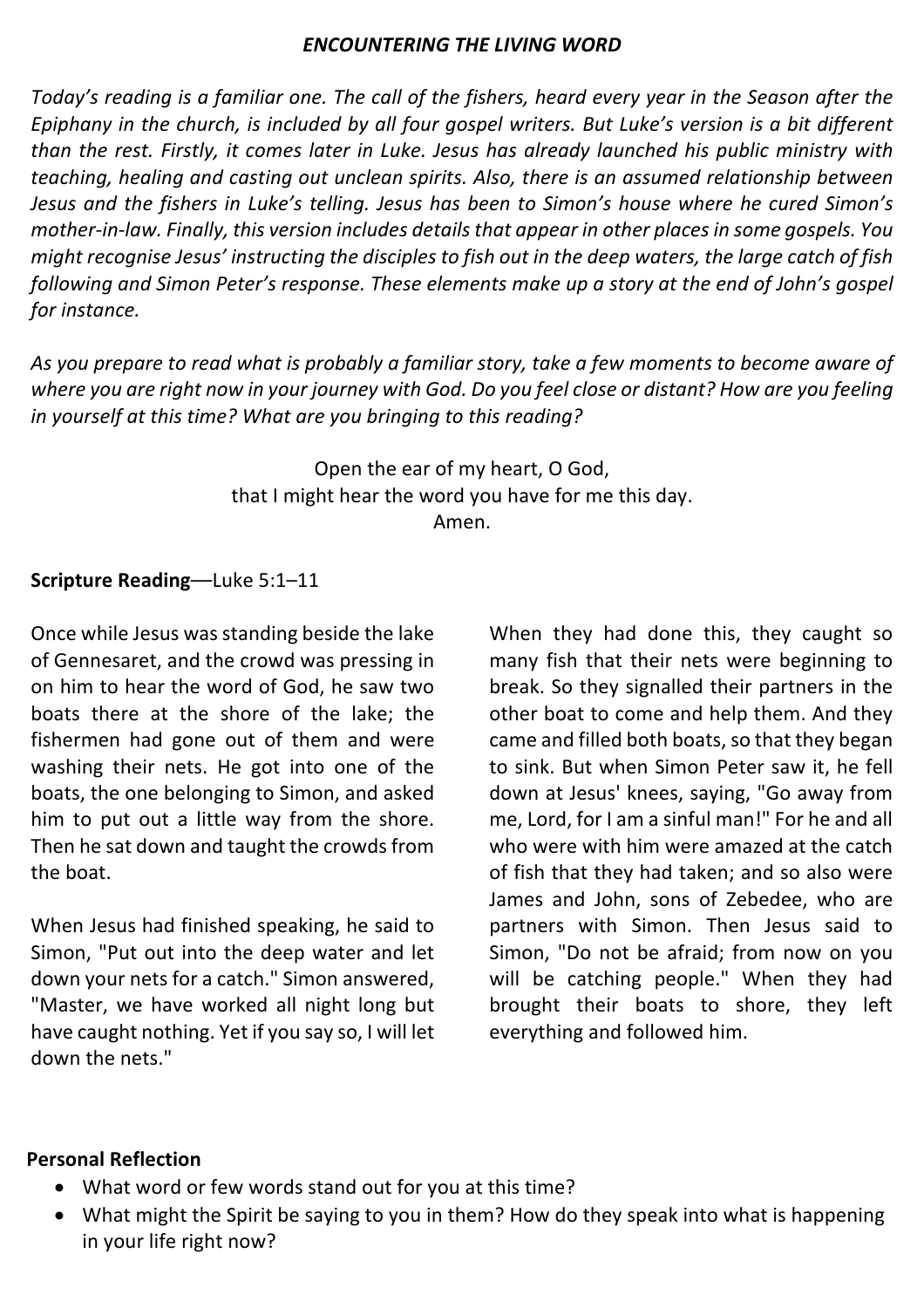Simon and the others have been out fishing without much success. I can imagine them feeling tired and weary as they wash their nets and pack up their supplies after a long night of fishing. No doubt they were looking forward to a nice, hot bath and a bite to eat before catching a few hours of sleep.

I suspect the weariness of the fishers is something with which we might identify. The near-constant feeling of alertness, the need to plan with the expectation that adaptation will likely be required, and the lack of assurance about when the impact of COVID will end has left us more than a little worn out.

And beyond the personal, churches (like all communities) are in this state of weariness as well. Mainline churches in Australia have been in decline for decades and the pandemic has sped this process along at a significant rate. Sometimes it can feel like we've been fishing all night––putting energy and resources into showing up and keeping church going––but rather than seeing the desired result, we find our communities in a state of depletion, fragility and dispiritedness.

Into this reality, Jesus tosses Simon a challenge: *Put out into the deep and let down your nets for a catch.* Jesus' directive seems slightly out-oftouch with where the fishers are at and, from where I sit, my reaction would be a bit cranky and disbelieving if I were Simon. What? you must be kidding! It's already been a long night and now you want us to go out there again?!

This is, in fact, similar to Simon's initial response. But then he goes on to express what we might take to be a prayer of surrender and trust: *…if you say so, Jesus.* I don't know what you're up to… I can't see how it will work, but… *if you say so*; I'll go where you ask me to go, do what you ask me to do.

In Simon's prayer we hear a willingness to step beyond hesitation and, dare I say, resignation and laziness at times. We hear a willingness leave behind our attachment to what has always been and go to deeper places in order that we might serve God and embrace life more fully. It is a prayer we are invited to make ourselves.

By way of example, I would like to share something of my experience as a minister over these years and, in particular, how I've been invited to respond to Jesus in ways that have been stretching and transformative. I hope this sharing is not just an exercise in self-disclosure, but that you might recognise something of your own experience in it and that it might be instructive for the future.

Last week I stumbled across an email exchange I had with my then pastoral supervisor Brian Phillips from 2016. The email exchange was about a recent supervision session in which I was speaking with Brian about the many administrative responsibilities I was trying my best to manage. How might I help St. Andrew's keep the programs, properties and finances organised and coordinated, especially given our diminishing resources?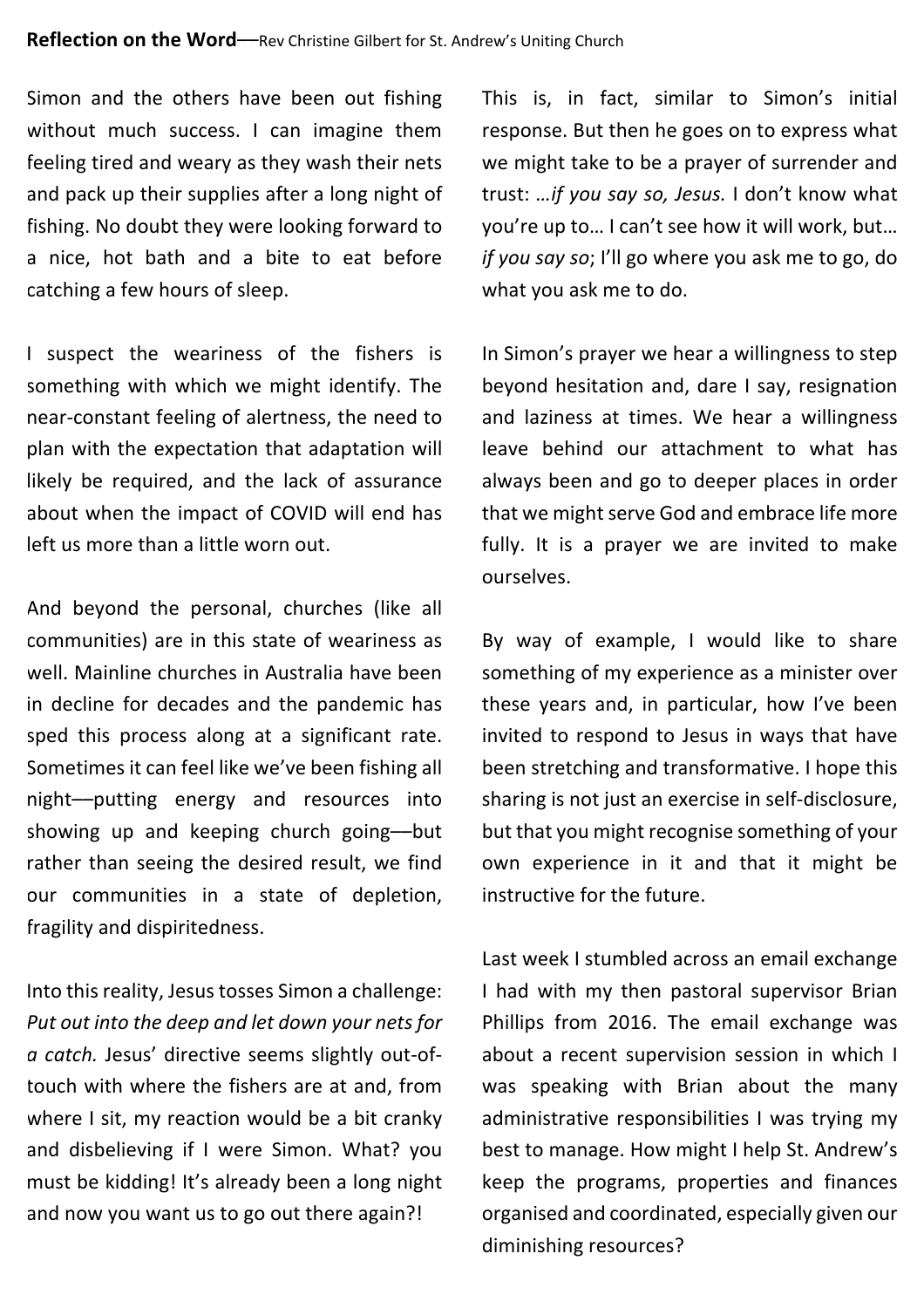It seemed like we no sooner got something in place when an interpersonal change or hiccup would throw things into disarray which was requiring loads of pastoral and administrative attention.

I was becoming weary and my weariness was an indicator to us both of a needed redirection. But rather than suggesting a new, quick-fix program or structure we could implement, Brian wisely encouraged me to do what was essentially a metaphorical casting of my net into the deep. He invited me to focus less on the surface and more on the important things.

At its essence, the Christian life touches on things that *really matter* such as our relationship with God and others, the priorities we live out in our present and the desires that slowly give shape to our future. The surface stuff of life passes away. But below the surface flows the eternal riches of God and our attention to these things is where fruitful loving takes place.

What this might mean practically, gently offered Brian, is that I spend less time in the office planning, organising, managing and more time in the hall mingling with the community. "Eat your lunch at a table with someone," he suggested. "Have a cup of tea with the volunteers in the kitchen. Sit quietly next to someone as they wait for food support."

As easy and natural as these suggestions may sound now in 2020, at that time they brought tears to my eyes.

In looking back, I suspect my tears were likely multi-layered. They expressed anxiety at the uncertainty of what might happen if I started to relate and serve beyond just formal meetings and programs. They revealed a hesitancy to let go of activities and ways of being I had always known and which were largely expected by others. I feared letting people down and, most especially, the criticism that was likely to come if I didn't "fulfill all righteousness" when it came to the institution. And what would happen to St. Andrew's as an organisation if I shifted my focus?

More positively, my tears indicated a renewed vision in which I––*and the church*––could be freer, simpler and unencumbered. They were tears of relief and fresh vision. Now I am asking myself, and us, these kinds of questions:

What if hospitality, encounter and care flowed through a culture and ethos nurtured by our worship and prayer? What if we encouraged one another to follow the promptings of the Spirit, moving us to serve and love *as we will* rather than waiting for a meeting to be called, a program to take shape, or a roster to be formed?

Despite my emotional reaction at the time, Brian's encouragement to me that day to "put out into the deep" was a significant turning point––not just for myself as a minister but for every aspect of my life. God through Brian was calling me toward the possibility of relational, fruitful loving in the way of Jesus––a way of being that is personal, immanent and incarnational, that attends to things that truly matter.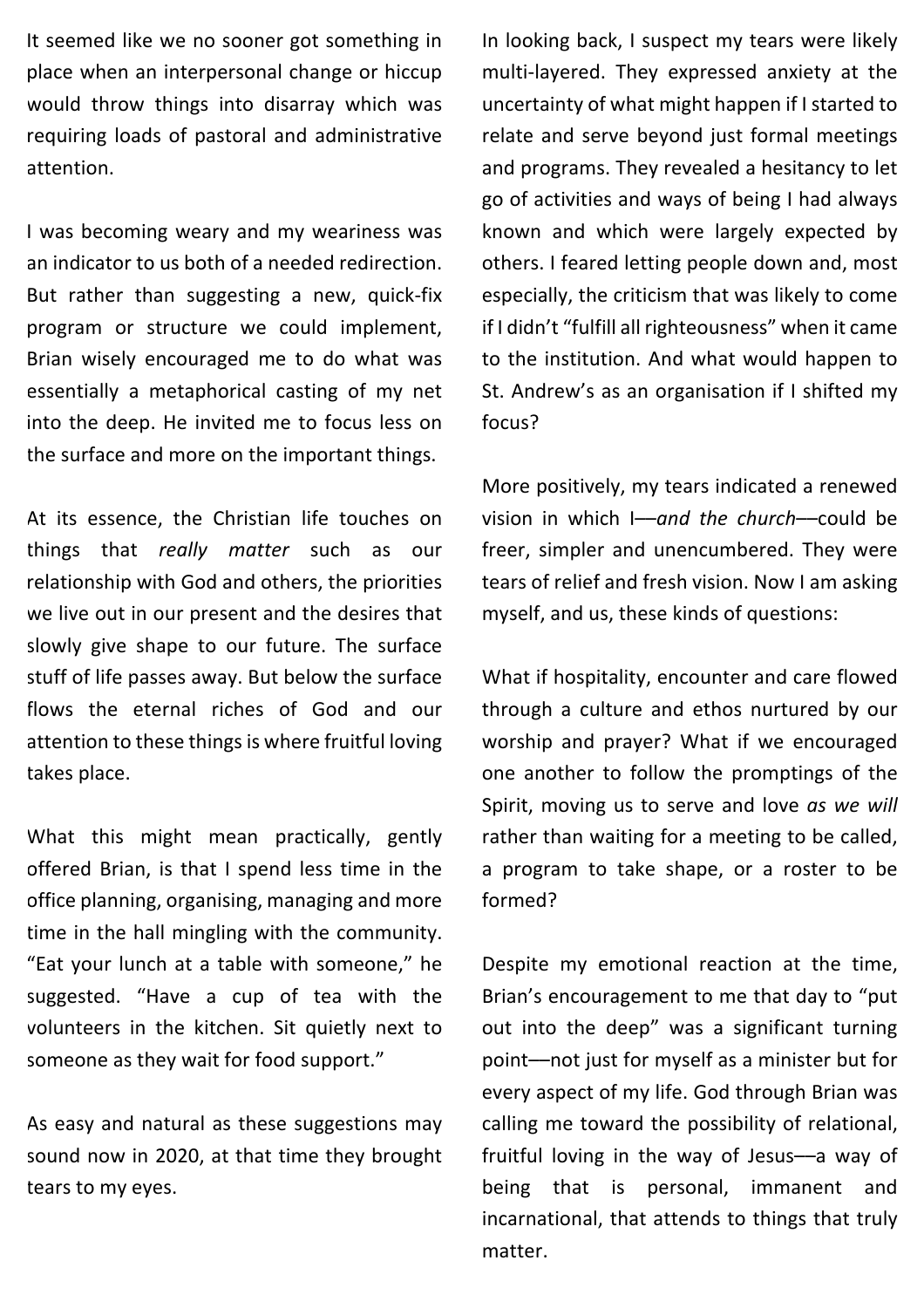To that end, I would like to make one final observation. Unique to Luke's telling of the call of the fishers is Simon's dramatic response when the net is pulled aboard. After putting out in the deep, the boat so full of fish, it begins to sink leaving no doubt in Simon's mind exactly who Jesus is. Such abundance can only be the work of God and, filled with amazement and humility, Simon responds by falling to his knees before Jesus.

It is my growing experience that this is the kind of heart and disposition the Spirit of Christ can work with.

Friends, I suspect the year ahead will be a formative one for all communities as the seeds planted by the pandemic take root and start to grow. May we hear Jesus' call to cast out in deep places not as more work to be done or an expectation that we put more effort in–– especially into rescuing a dying institutionalism that for pilgrim people must always pass away. Instead, let us hear Jesus' call as a refreshing and hopeful redirection and refocus.

I pray we will have the courage to step, day-byday with Christ into the future with a commitment to keep our eyes and hearts on the important, eternal things.

#### *RESPONDING WITH OUR LIVES*

#### **Prayers of the People**

Christ of fishers, common folk and longing searchers, throughout history you call and empower people to follow you into the deep, where eternal love flows and brings life. May we hear your call again and, by your Spirit, respond with small yet tangible acts of generosity, kindness and compassion. *In your mercy, hear our prayer.*

You call us to be peacemakers. And so we are disturbed by the threatening build-up of military along sovereign borders in Ukraine and images of civilians ready to defend through violent means. We weep for women, children and men in Syria whose lives are cut short by explosions of ideologies and the muscling of international powers. We are discouraged by sporting events coloured by human rights violations and political whitewash. Against these forces we feel helpless to live our calling in meaningful ways, and so, we ask that your Spirit might disarm the hearts and minds of all people, bringing change that leads to peace. *In your mercy, hear our prayer.*

You call us to be people of justice and compassion. Yet our lawmakers too often display selfconcern if not duplicity and incompetence. With eyes set on election cycles and the need to please stakeholders and party rooms, our leaders seem unable at times to know or be led by truth and a concern for the well-being of all, especially those who are most vulnerable. Encourage and ennoble those leaders whose hearts are set on justice and my we encourage with our support. Increase in our country *and in each of us* the compassion of Christ. *In your mercy, hear our prayer.*